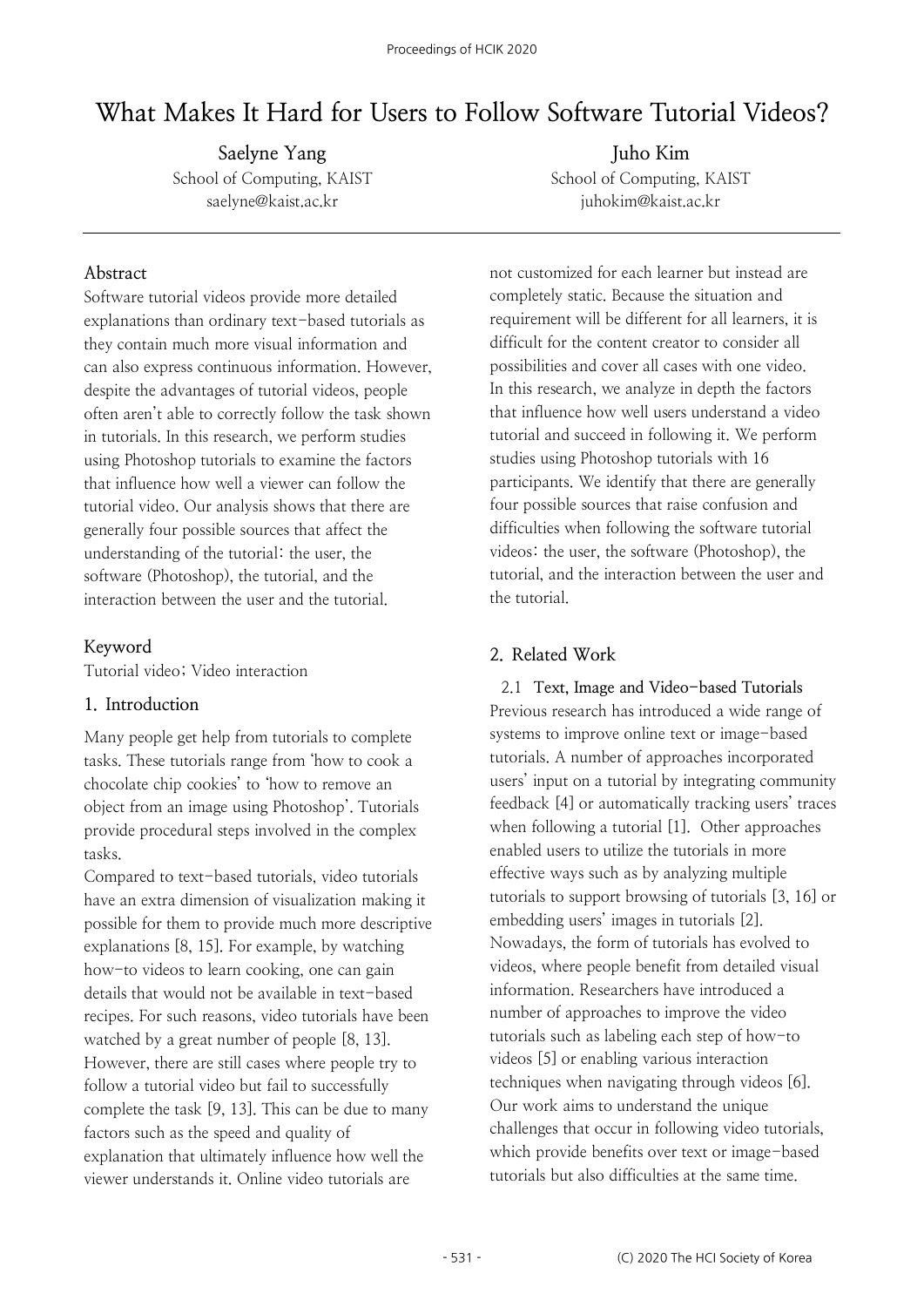## 2.2 **Software Tutorial Videos**

Video demonstrations of software are popular sources of help [8, 13] as they provide detailed information on input and mouse movements in complex software. There have been efforts to make software tutorial videos more interactive by making videos responsive to users' click on the video [7], automatically pausing and playing the video in response to users' actions on applications [8], and identifying UI elements in videos so that users can directly interact with them [11]. Some approaches captured demonstrations of the community to provide alternative ways of completing tasks [12] and to recommend workflows [10]. Researchers also have explored ways to improve the use of videos, such as contextually presenting appropriate videos to reduce the loads of navigation [14] or segmenting screen-capture videos into steps using application commands and input events [15]. We aim to understand the challenges that occur in following software tutorial videos and thus provide insights for a better interface and design of the tutorial system.

## **3. Study Design**

To examine the factors that affect how well learners follow a video tutorial, we recruited 16 participants and observed their behavior when following a Photoshop tutorial. Participants ranged from the age of 20 to 40 and with diverse levels of background knowledge of Photoshop [Table 1]. We first conducted a survey to collect their personal factors.

Personal factors include:

- OS of the device used
- Photoshop version
- language setting of Photoshop
- proficiency in Photoshop

Based on the survey, we separated the participants into two groups: novice (12) and intermediate (4) users. This was based on their self-reports on their proficiency as well as how often they use Photoshop and 4 other questions related to Photoshop functionalities. Then, each participant was given a video tutorial of Photoshop which applies an effect on an image. Two different videos were used and each video was assigned to 8 users respectively [Table 2].

Participants were given about 45 minutes to follow the tutorial. They were encouraged to speak aloud their thoughts on how they perceive and follow the tutorial during the session, especially when they apply what they just saw from the tutorial. Participants' screens were recorded and a researcher took down notes on what they said. Once the participants completed the tutorial or the time went over 45 minutes, we did an interview for 15 minutes about their overall experience of the task and how we could improve the tutorial itself. Participants were compensated with  $\Psi$ 10,000 for their participation.

|  |  | Table 1. Information of participants |
|--|--|--------------------------------------|
|  |  |                                      |

|          |                 | Novice | Intermediate |
|----------|-----------------|--------|--------------|
|          |                 | (12)   | (4)          |
| OS       | Windows         | 9      | 2            |
|          | macOS           | 3      | 2            |
|          | Photoshop       | 9      | 3            |
|          | CC 2017         |        |              |
| Version  | Photoshop       | 1      | 1            |
|          | <b>CC 2018</b>  |        |              |
|          | Photoshop       | 2      |              |
|          | CS <sub>6</sub> |        |              |
| Language | English         | 6      | 2            |
| setting  | Korean          | 6      | 2            |

 $Vid_{\infty} 1 (v_1)$   $Vid_{\infty} 2 (v_2)$ 

| Table 2. Information of videos used in the study |  |  |  |
|--------------------------------------------------|--|--|--|
|--------------------------------------------------|--|--|--|

|                | $V$ IUCO I ( $V1$ )    | $V \sim V$              |
|----------------|------------------------|-------------------------|
| Outcome        |                        |                         |
| OS/<br>Version | Windows /<br>Not found | macOS /<br>Photoshop CC |
|                |                        | 2014                    |
| Language       | English                | English                 |
| setting        |                        |                         |
| Length         | 5m 52s                 | 4m 52s                  |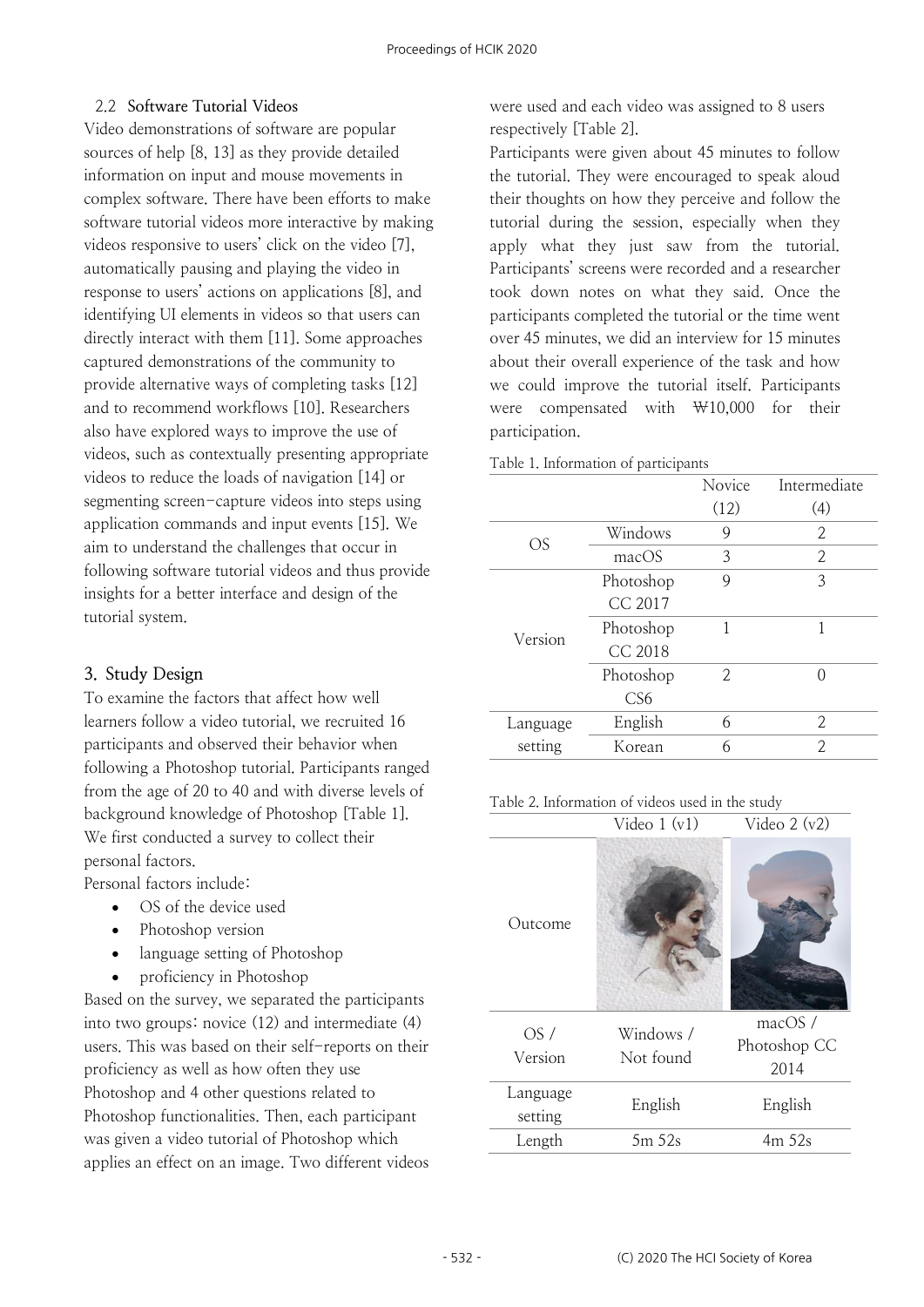|         | Watercolor      | Double          |  |
|---------|-----------------|-----------------|--|
| Purpose | painting effect | exposure effect |  |
|         | Visual          | Descriptive     |  |
| Remark  | information on  | audio           |  |
|         | keystrokes      | explanation     |  |
| Link    | youtu.be/zJ8R3e | youtu.be/Mbf-   |  |
|         | - 84            | QXCCXgM         |  |

## **4. Results**

Participants generated diverse outcomes with varying time [Table 3]. For the first tutorial, 4 out of 8 successfully finished tutorial, while 6 out of 8 finished the second tutorial.

| Table 3. Diverse outcomes with varying time |  |
|---------------------------------------------|--|
|---------------------------------------------|--|



There were many variations in the performance of the participants: the outcome they produced, the time taken, and whether succeed in following the tutorial. By analyzing the screen recordings, the notes taken during the session and the interviews, we could see that there were 4 main sources where confusion could occur: Tutorial, User, Software, and Interaction [Figure 1].



Figure 1 Sources where confusion occurs

## 4.1 **Tutorials**

#### **Visual**

Software like Photoshop or Premiere Pro has lots of icons and menus in them. However, because software tutorials often capture the whole screen, it is unlikely that small text or icons in it are visible clearly. We found that users often wanted parts of the screen to be enlarged in cases such as when clicking icons or menus, or typing a parameter value. Subtitles could be an additional aid here.

Also, there are many important features in the borders of software such as the top menus or icons at the bottom. However, video interfaces like titles or the progress bar often hide them so that users are not able to identify the important features well.

#### **Explanation**

There were some contents that were not explained by the creators of the tutorials. These include factual contents like the shortcuts they used or their customized setting, and also explanatory descriptions like how to fill the background with white.

Users also pointed out that the lack of information about each step made them confused. Being not aware of the purpose of each step made it harder for them to find alternative ways. Users wanted to know what the subgoal of each step was as well as exactly where they are at in the whole process.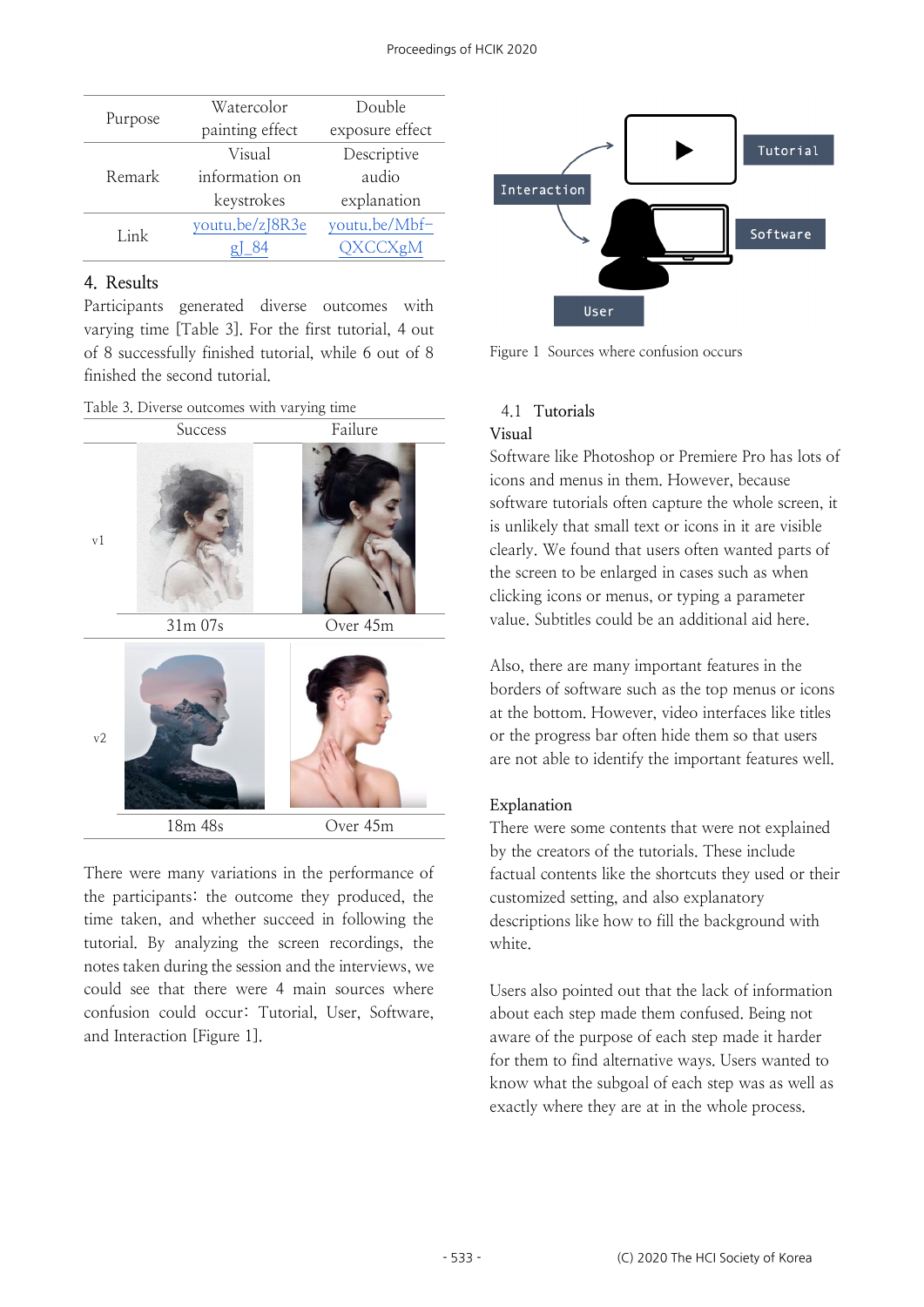## 4.2 **User**

#### **Behavior**

Users sometimes behaved differently to the tutorial without knowing it. They skipped some parts, usually the fast parts, and didn't know what caused problems. Also, they were unlikely to notice small differences such as the order of layers or lock/visible options of layer, which made them think that something else has caused a problem.

## **Background knowledge**

Creators of the tutorial sometimes assume that users know something. However, the lack of background knowledge or basic concepts makes it hard for users to understand the task and figure out what caused the problem. Users often wanted more information about basic concepts such as what a layer is or what a particular function does.

#### Table 5. Results of users with their success status

|                  | success | failure |
|------------------|---------|---------|
| Novice (12)      |         |         |
| Intermediate (4) |         |         |

Not surprisingly, intermediate users were all able to succeed, while half of the novice users failed in following the tutorial completely [Table 5]. This shows that prior or background knowledge influences how well one follows a tutorial.

The above points – Behavior and Background knowledge of users – can be considered as a problem of tutorials (4.1), since lack of information in tutorials can lead to users' misbehavior and misunderstanding. However, instead of distinguishing users' points from tutorials' points, we examine how difference in users' behavior and background knowledge can affect how well they follow the tutorials.

## 4.3 **Software**

#### **OS**

Tutorials often cover only certain operating systems (OS), while users watching the tutorial might use different types of OS. Different OS can have a different user interface of the software as well as

different ways to execute a function. In the study, OS difference was a problem when an author of the tutorial used shortcut keys by telling which keys they used. For example, "command and click" only works on macOS while it should be done with "ctrl and click" in Windows.

## **Version**

Usually, a different version of the software has a different user interface or different functionalities. In the study, there was a case where a different version had a different interface. When customizing brush setting, the initial way the brush is shown and the menus of setting were different [Table 6].

## **Language setting**

The difference in the language setting was a big problem for the users. When the language of the software in the tutorial is different from the language in the users' software, they tended to map the menus by their position but this didn't work in some cases. Some menus were sorted in alphabetical order, so then users tried to find the most similar word, but some of them struggled to translate and find the most appropriate word. Then they searched for it on the internet or used a dictionary. However, there were still cases where users felt that the translated word was awkward.

#### Table 6. Version difference makes UI difference

| Photoshop CC 2017                                                           | Photoshop CC 2018                                                                           |  |  |
|-----------------------------------------------------------------------------|---------------------------------------------------------------------------------------------|--|--|
| (Windows)                                                                   | (Windows)                                                                                   |  |  |
| New Brush Preset                                                            | New Brush Preset<br>New Brush Group                                                         |  |  |
| Rename Brush<br>Delete Brush                                                | Rename Brush<br>Delete Brush                                                                |  |  |
| Text Only<br>Small Thumbnail<br>Large Thumbnail<br>Small List<br>Large List | $\vee$ Brush Name<br>$\vee$ Brush Stroke<br><b>Brush Tip</b><br>Show Additional Preset Info |  |  |
| <b>Stroke Thumbnail</b>                                                     | ✔ Show Recent Brushes                                                                       |  |  |
| Show Recent Brighes                                                         | Preset Manager                                                                              |  |  |
| Preset Manager                                                              | <b>Restore Default Brushes</b><br>Import Brushes                                            |  |  |
| Reset Brushes                                                               | <b>Export Selected Brushes</b>                                                              |  |  |
| Load Brushes<br>Save Brushes                                                | <b>Get More Brushes</b>                                                                     |  |  |
| Replace Brushes                                                             | <b>Converted Legacy Tool Presets</b><br><b>Legacy Brushes</b>                               |  |  |

| Table 7. Different language setting has an inconsistent |  |  |  |
|---------------------------------------------------------|--|--|--|
| position rationale                                      |  |  |  |

| English setting | Korean setting |
|-----------------|----------------|
|                 |                |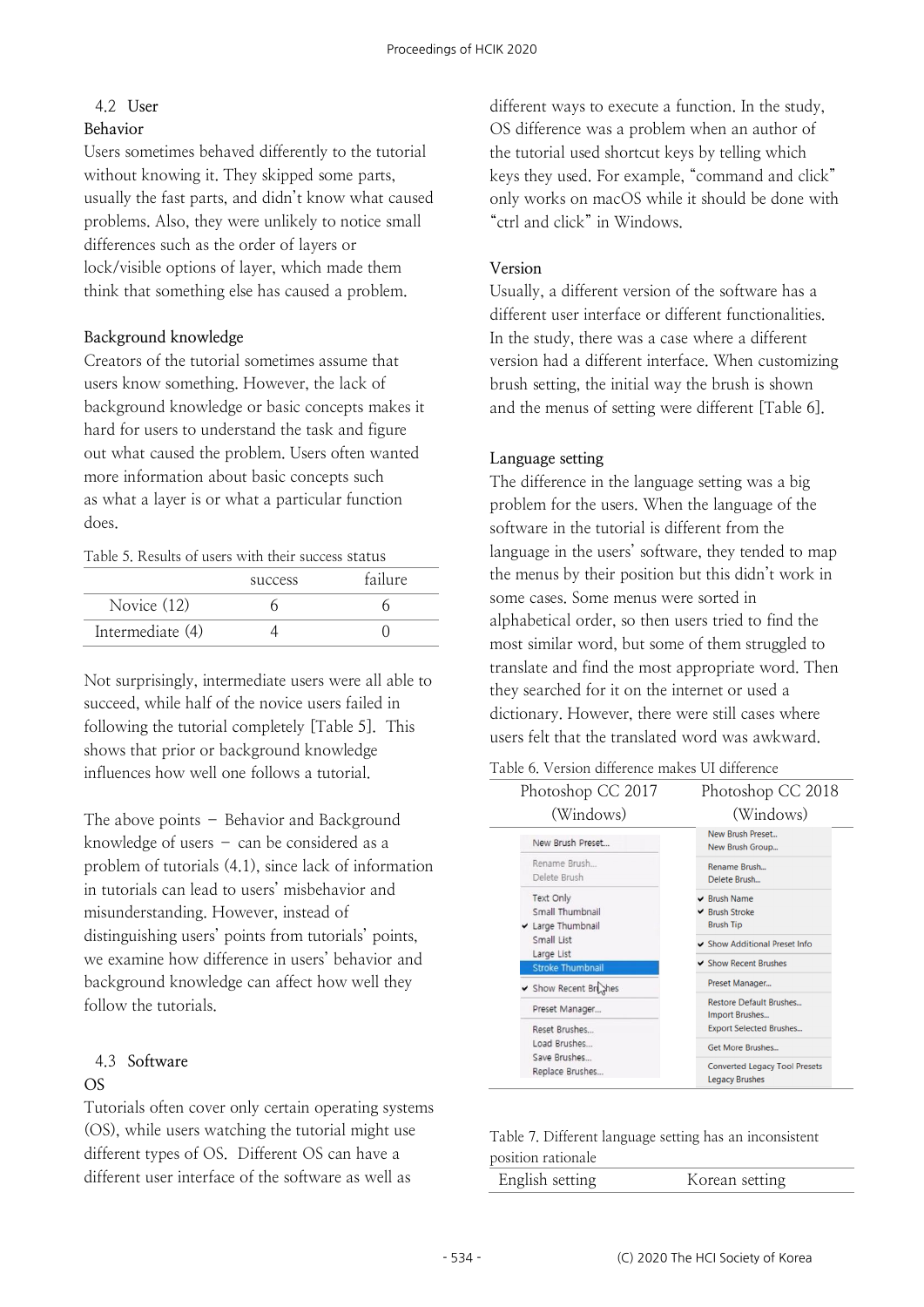

[Table 7] shows an example of the inconsistency in translating words. In the blue box in the first row, the position of each menu item is maintained when the items are translated, while in the red box the items are in alphabetical order and so their Korean counterparts changed positions to maintain the Korean alphabetical order. However, in the second row, while the names of brushes are in alphabetical order in English, their positions remain the same after they are translated into Korean.

#### **Customized setting**

Customized settings of the user interface or shortcuts might also cause conflicts when following tutorials. If there are any customized settings in the software used, users should be aware of those settings and see if there are any conflicts between their settings and the tutorials. Customized setting of the tutorial itself is also an important factor that users should know, which is mentioned in Tutorial-Explanation.

#### 4.4 **Interaction**

**Types of information from video tutorials**

Video tutorial has many types of information such as subtitles, audio explanation, visual cues, and mouse track. Users felt looking at all information simultaneously was difficult. At the same time, they also felt that subtitles and audio explanations are both needed. They preferred audio for some explanations like what/why we are doing, and subtitles for key information.

#### **Applying tutorial to software**

Users had to apply what they learn from the tutorial to the actual software they are using. In this process, they found switching between the video tutorial and Photoshop inconvenient. Some of them opened two windows in one screen while others opened them at two separate screens. They felt there were too many pauses and plays interaction. Also, users using separate screens sometimes forgot what they just saw so that they had to replay the same part many times.

### **5. Discussion & Conclusion**

We have analyzed in detail the factors that influence how well users follow a video tutorial: Tutorial, User, Software, and Interaction. With the identified factors, researchers and practitioners could come up with a design that tackles the source(s) of confusion. For example, a 'Video Tree' can be suggested, which is a system where the video tutorial is segmented into a sequence of steps and users can mark confusion points and suggest improvements for the explanations in each segmented video. This approach can improve the explanation part in Tutorial as well as the Background knowledge part in User. Other factors that are mentioned in this study could also be considered. A new design to tackle the problem of language differences in tutorials or a new interface that supports better interactions between the user and the tutorial can be proposed.

Because there still exist lots of limitations on the effectiveness of video tutorials, we believe working